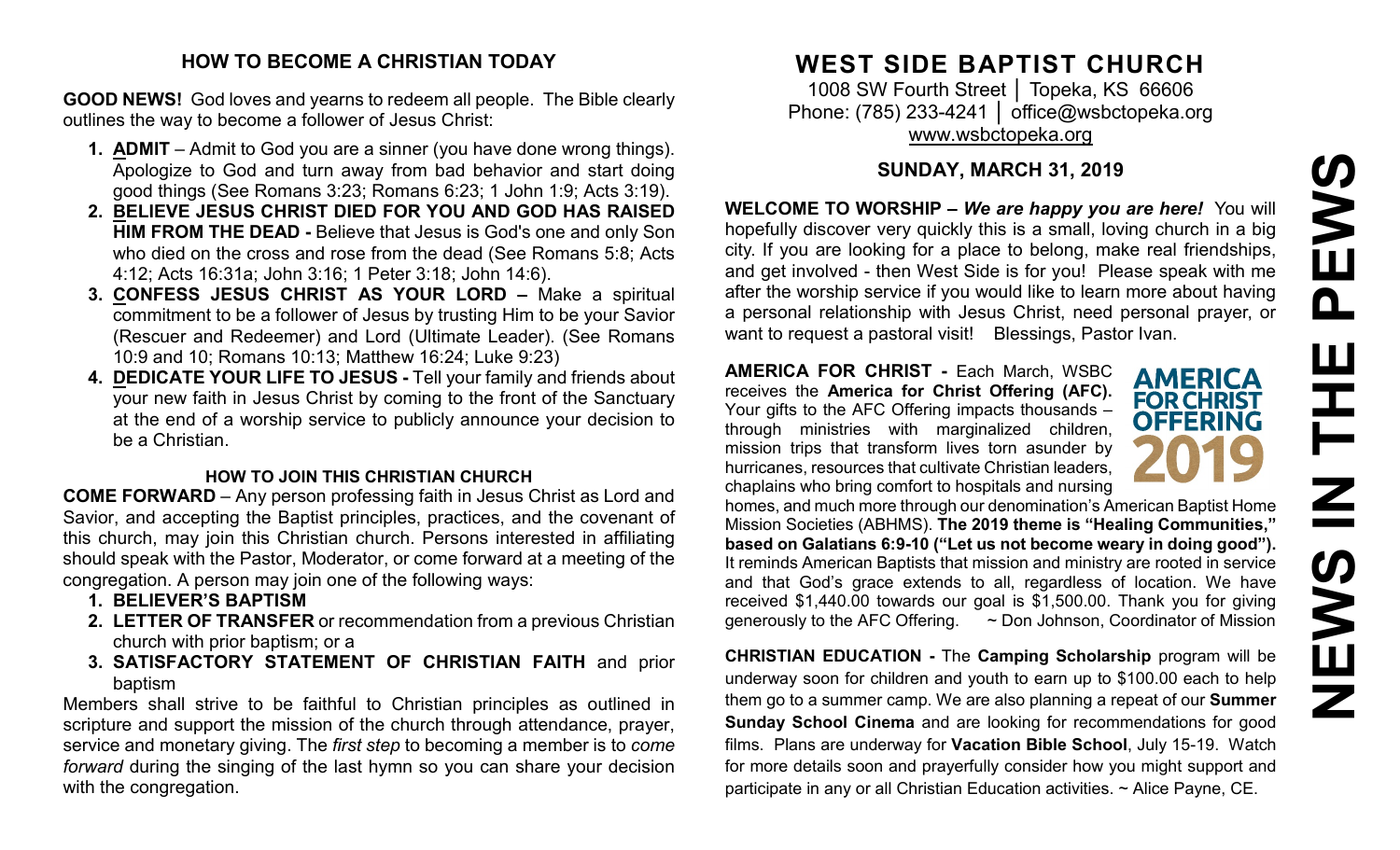**OUTREACH -** The Easter Egg Hunt will take place at Ward Meade Park on April 14th from 2 to 3 p.m. We are asking for donations of non-chocolate candy. We also need volunteers to assist in the hunt. Please contact Tera Triggs to volunteer or to drop off donations.

Would you be interested in the Church hosting a Swedish Festival/Craft Fair on or about the 15 of June? If so, please indicate your interest on the pew pads or let Jack Janway know.

In the near future, we will provide counselors to assist in the invitation/decision part of the service. If you would like to serve as a counselor, please notify Jack Janway or Pastor Ivan of your interest. Pastor Ivan will provide training for all counselors.

**FRUIT & VEGETABLE FOOD PANTRY –** Free bread, fruits, and vegetables on **Wednesday from 3:30 to 5:30 pm,** while supplies last at West Side Baptist Church, 1008 SW 4th St, Topeka. **Program Eligibility:** Clients must be currently living in the Topeka area (zip code 66601-66619). **ID Required:** Clients MUST BRING a government issued PHOTO ID. **Residency Required:** Clients MUST bring a



recent piece of US Mail with the client's NAME and CURRENT ADDRESS as proof-of-residency. **Income Guidelines:** None. **Households:** One household per address. Call the Church Office at (785) 233-4241 for weather-related closures or more information. \*All food is available at no cost

**SUNDAY SCHOOL CLASSES -** Please join us for Sunday School at 9:15 am. **We have classes for adults, children, and youth:**

- Grades K-3 Colleen Smith & Becky Poe (Downstairs)
- Grades 4-8 Fran Seymour-Hunter & Pat Carpenter (2nd Floor)
- Grades 9-12 Standard Bible Lessons w/ Pastor Ivan (Youth Rm)
- Adult: Bible as Literature (DVD) Doug Mauck (Holmer Hall)
- Adult "Pray Like This" Jack Janway (2<sup>nd</sup> Floor)
- Adult Women's Study w/ Rexanne Greuter (2<sup>nd</sup> Floor)

Coffee, tea, and a breakfast item (mostly donuts) are served in the first-floor parlor kitchen before classes start. The Sanctuary is open for private prayers during this time.

#### **WEEKLY CALENDAR**

| <b>SUNDAY, MARCH 31</b> | <b>FOURTH SUNDAY OF LENT</b> |
|-------------------------|------------------------------|
| $9:15$ am               | <b>Sunday School</b>         |
| $10:30$ am              | Worship Service (S)          |

#### **MONDAY, APRIL 1**

| $9:00 - 11:00$ am | <b>Baby Closet Ministry</b> |
|-------------------|-----------------------------|
| $9:00 \text{ am}$ | Music Committee (HH)        |

#### **TUESDAY, APRIL 2**

| $5:30 \text{ pm}$ | Ladies Night Out @ Ling's Express |
|-------------------|-----------------------------------|
| $5:30 \text{ pm}$ | Men's Night Out $@$ Chili's       |
| $6:00 \text{ pm}$ | Capital City Men's Chorus (FH)    |

#### **WEDNESDAY, APRIL 3**

| $10:30$ am       | Bible Study (HH)                            |
|------------------|---------------------------------------------|
| $3:30 - 5:30$ pm | Fruit & Vegetable Food Pantry (FH)          |
| $5:00 - 7:00$ pm | <b>Baby Closet Ministry</b>                 |
| $5:30 - 6:00$ pm | <b>WWW Supper (FH)</b>                      |
| $6:00 - 7:00$ pm | <b>WWW Bible Club and Adult Bible Study</b> |
| $7:00$ pm        | <b>Choir Practice</b>                       |
|                  |                                             |

#### **THURSDAY, APRIL 4**

1:00 - 3:00 pm Baby Closet

#### **FRIDAY, APRIL 5**

# **SATURDAY, APRIL 6**<br>1:00 pm

Worship Team Practice

### **SUNDAY, APRIL 7**

 9:15 am Sunday School 10:30 am Worship Service (S)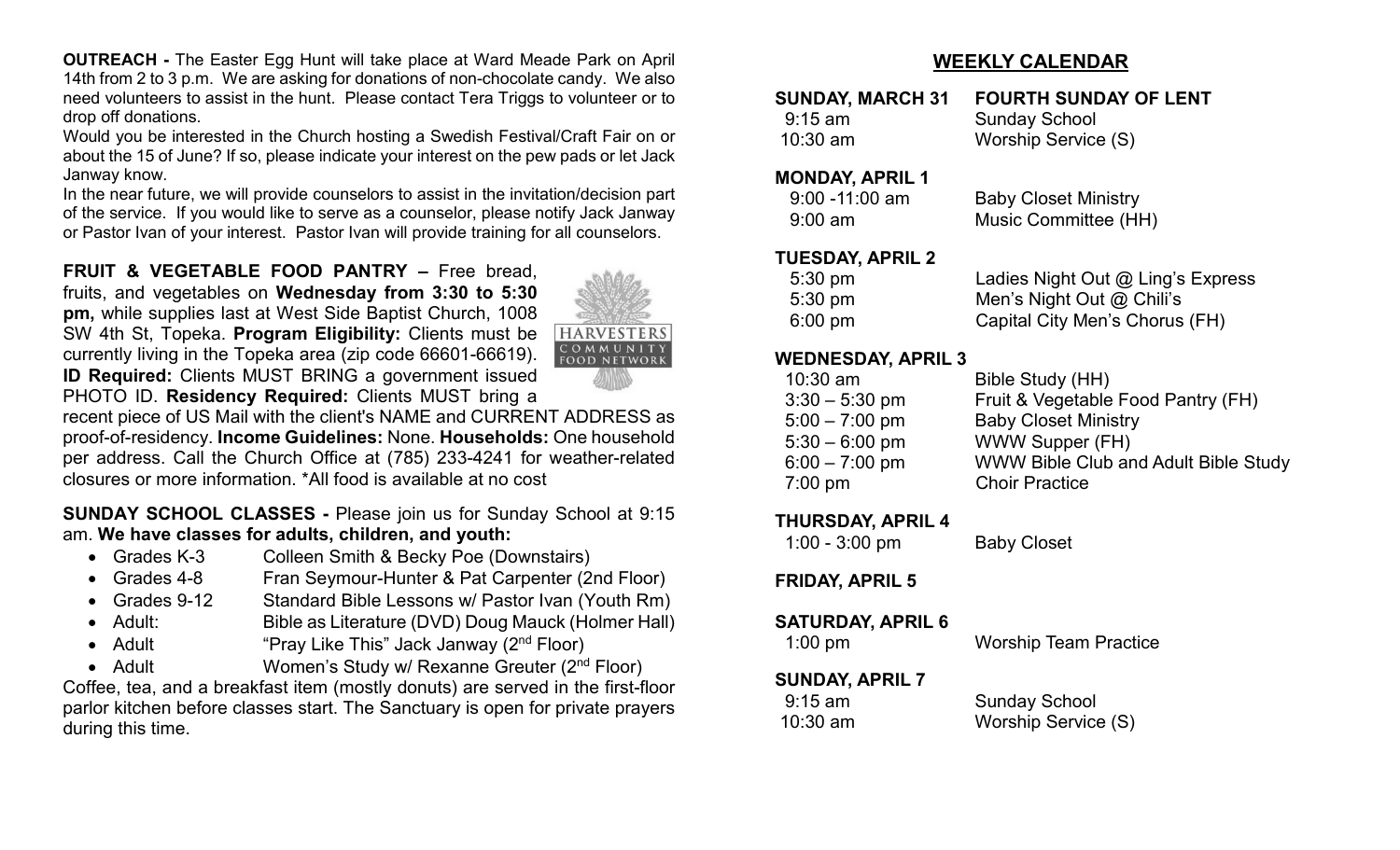## **IN OUR THOUGHTS AND PRAYERS**

Al Carpenter – Health concerns Bradley Carpenter – Health concerns Harry and Pat Carpenter – Health concerns Pat Carreno – Health concerns Guy Carreno - Health concerns (Tony Carreno's brother) Esther and James Carrier - Health concerns Valarie Davis - Health concerns (chemo) (Bev McCurdy's friend) Angie Foster – Health concerns Ernie and Judy Longstaff – Health concerns Jan Mauck – Health concerns Nancy May – Health concerns Marie Merrifield – Health concerns Don and Jonesy Morris - Health concerns Pat – Health concerns (Virginia M's friend at Brewster Place) Ken Paslay – Health concerns (Brookdale, 5800 SW Drury Ln., 66604) Carolyn Peck – Health concerns (James and Matthew Peck's grandmother) Becky and Terry Poe – Health concerns Bob and Jill Roesler – Health concerns Keith Springer – Health concerns (Marianne Spano's brother) Larry Springer – Health concerns (Marianne Spano's brother) Linda Thomas – Health concerns (Atria 3415 SW 6th Ave, 66606) Lola Zab - Health concerns (Marianne Spano's sister)

ABCUSA General Secretary – Dr. Lee Spitzer – health concerns

# **HOMEBOUND & CARE FACILITIES:**

\*Portia Allbert \*Etta Landis –Capital Ridge \*June Cunningham – Brewster Place \* \* Renea May \*Shirley & Larry Dell \*Rogene Moody \*Helen Farrar –Plaza West \*Ken Paslay – Brookdale \*Gerald Haney – \*Theo Penny \*Russ Hunter – \*Edward Perkins – Frazier H \*Mary Lou Johnson – Aldersgate \*Juanita Plankinton

\*Hazel Smith-Tindall



**REMEMBER MEMBERSHIP CAMPAIGN –** Over the years several people have joined our congregation during March. You can recognize them in worship services by their golden ribbon. On the first Sunday of each month, we will recognize those celebrating an anniversary in the

worship service by using a brief petition to dedicate them to God once more. Those celebrating an anniversary membership renewal in March:

| • Lundgren, Hilda    | <b>Baptism</b> | 3/28/1948 | 71 Years |
|----------------------|----------------|-----------|----------|
| ◆ Farrar, Helen      | Letter         | 3/29/1953 | 66 Years |
| ◆ Goodnow, Jim       | <b>Baptism</b> | 3/23/1969 | 50 Years |
| ◆ Carpenter, Pat     | Letter         | 3/30/1980 | 39 Years |
| ◆ Greuter, Jessamine | Letter         | 3/08/2016 | 3 Years  |
| ◆ Carrier, Caroline  | Experience     | 3/13/2016 | 3 Years  |
| ◆ Carrier, Esther    | Experience     | 3/13/2016 | 3 Years  |
| • Carrier, James     | Experience     | 3/13/2016 | 3 Years  |
| ◆ Carrier, Laura     | Experience     | 3/13/2016 | 3 Years  |
| ◆ Carrier, Randall   | Experience     | 3/13/2016 | 3 Years  |
| $\bullet$ Poe, Aaron | <b>Baptism</b> | 3/24/2016 | 3 Years  |
| ◆ Poe, Nathan        | <b>Baptism</b> | 3/24/2016 | 3 Years  |
| $\bullet$ Poe, Sage  | <b>Baptism</b> | 3/24/2016 | 3 Years  |
| ◆ Roach Jr., Brian   | <b>Baptism</b> | 3/24/2016 | 3 Years  |
| ◆ Bennett, Juliano   | <b>Baptism</b> | 3/27/2016 | 3 Years  |
| ◆ Greuter, David     | <b>Baptism</b> | 3/27/2016 | 3 Years  |

Please offer them your congratulations and rejoice with them in the celebration of another year of giving and service to God through West Side Baptist Church.

#### **NEW CHURCH PHOTO DIRECTORY** – Be a part of our new family directory! *Our goal is to include everyone!* The Church will partner with Lifetouch professional photography to create a new photo directory for all families connected with West Side



Baptist Church. **Lifetouch will photograph at WSBC on Tuesday, April 16 beginning at 2:00 pm**. In your one-hour session, you will be professionally photographed, immediately view your photographs, and be able to purchase photography gifts (no pressure to buy). Each family will receive a complimentary 8x10 print and directory for participating. Volunteers with the spiritual gift of hospitality are needed to help contact families and greet our guests. Contact the Church Office for more information.